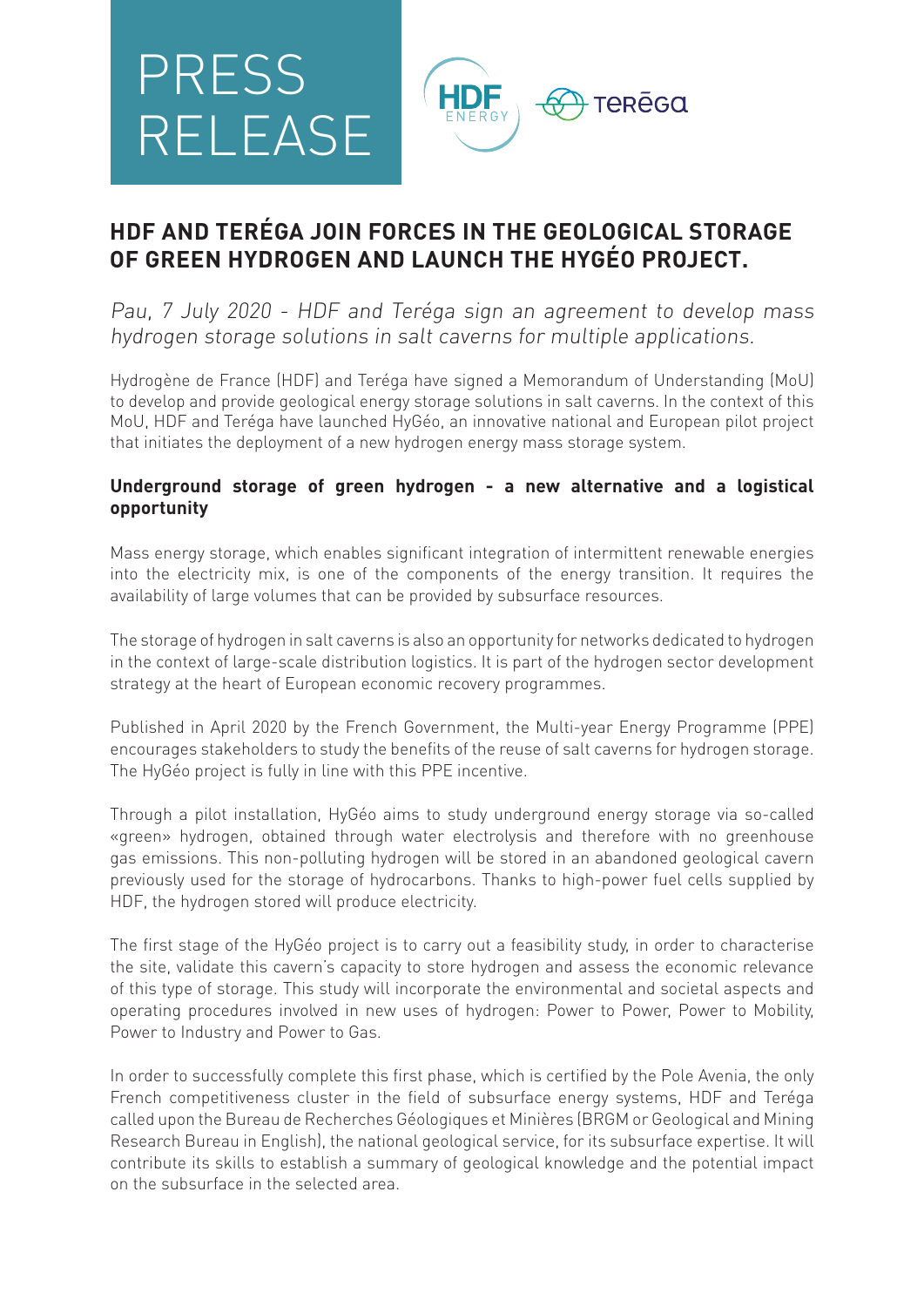## **HyGéo launches a new regional and national industrial sector**

Operational and concrete, HyGéo is a pilot project that has been designed to be deployed quickly. The first phase begins in 2020 with the technical and economic feasibility study. Engineering and construction studies will begin in 2022 for operation in 2024 following feasibility study.

Built on the site of a former salt cavern in the town of Carresse-Cassaber (64) in the Nouvelle-Aquitaine region, HyGéo will store approximately 1.5 GWh of energy, which represents the equivalent of the annual consumption of 400 households.

The total budget for the realisation of this pilot site is estimated at 13.5 million Euros. In addition to launching a new decisive sector in the context of the energy transition, HyGéo will also have positive impacts in terms of:

- Socio-economics, with the creation of 20 direct jobs, and between 20 and 30 indirect jobs due to the operation of the cavern;
- Regional and sector development, with the promotion of the geoscience and hydrogen skills present in Nouvelle-Aquitaine;
- $\bullet$  The environment, with nearly 73,000 tonnes of CO<sub>2</sub> avoided per year.

The Nouvelle-Aquitaine Regional Council supports this project, with a grant for the first phase of the project of €464,248, paid to HDF, the project coordinator.

«HyGéo is an innovative project that showcases the expertise of regions in the service of alternative solutions to fossil fuels. The outlook is very promising. We are proud to be able to sustain our local wealth and support the deployment of a new hydrogen storage system to address the new environmental challenges facing us.»

#### **Alain Rousset - President of the Nouvelle-Aquitaine Regional Council**

HyGéo is a unique opportunity to develop hybrid French know-how in both geosciences and energy. Its purpose is to be the starting point for a wider deployment of green hydrogen solutions, mobilising regional companies to move towards energy autonomy for Nouvelle-Aquitaine. This deployment is a viable and realistic solution to achieve ambitious regional, national or European energy transition objectives.

«After having launched several concrete projects in overseas french territories and abroad, we are very pleased to continue our deployment in our region. With Teréga, we have a partnership based on our complementarity and the desire to be quickly operational. It is fantastic to pave the way for extremely large-scale renewable energy storage!»

#### **Damien Havard, Chief Executive Officer of HDF**

«As an energy accelerator in regions, and as an extension of our skills in gas transmission and storage, it is our duty to work on designing new innovative solutions that will build the energy models of tomorrow. HyGéo is the perfect illustration of this. Participating in this project therefore seemed an obvious conclusion. We are convinced that the deployment of a new hydrogen sector in France will actively contribute to the objective of carbon neutrality by 2050.»

#### **Dominique Mockly, Chief Executive Officer of Teréga**